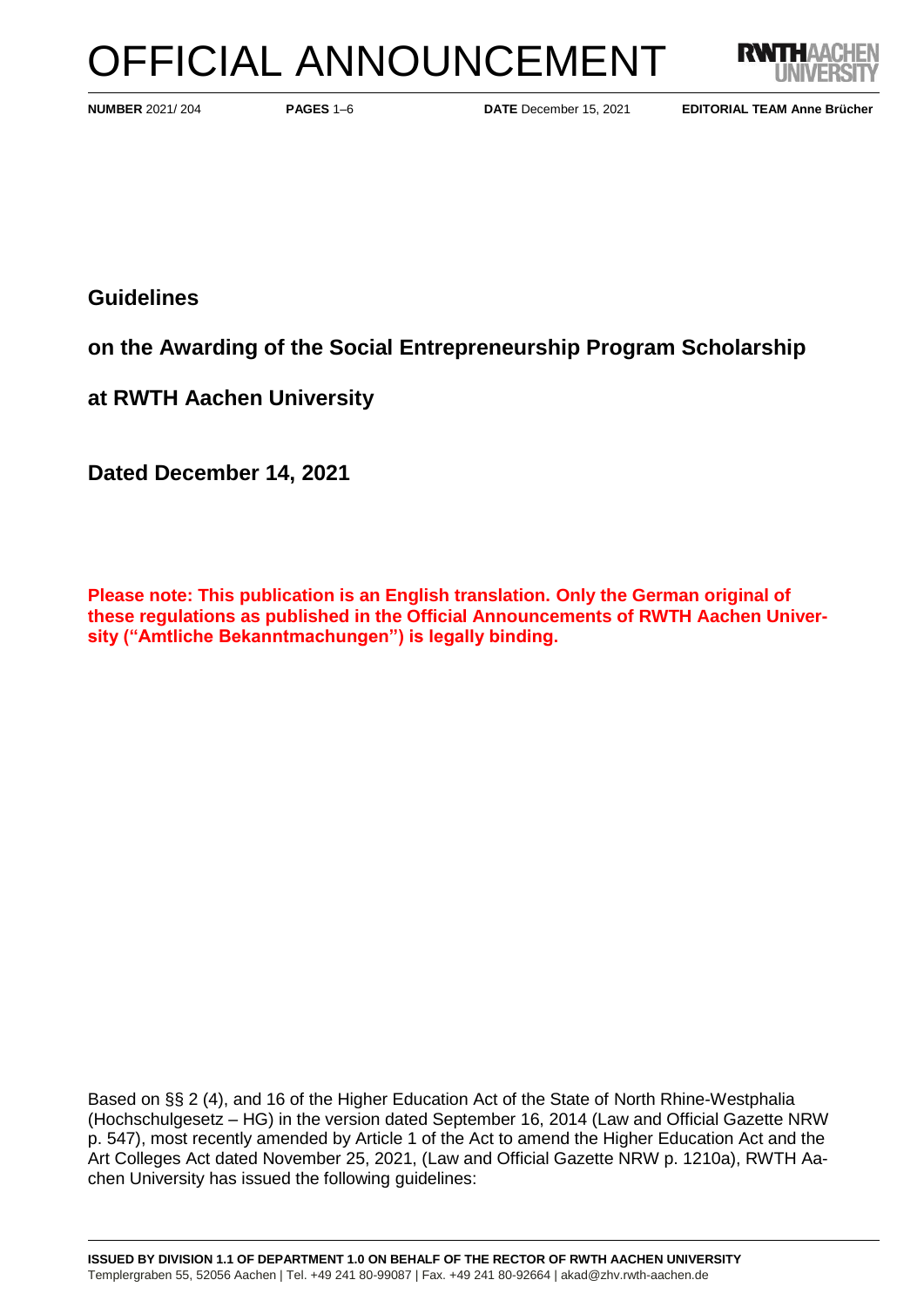- (1) The purpose of the Social Entrepreneurship Program is to support student projects in the field of social innovation and social entrepreneurship at RWTH Aachen University and FH Aachen University of Applied Sciences that have a real social impact. The funding focuses on the downstripping of high-tech, i.e. the simplification and application of technologies from the university environment for non-profit purposes in Germany, Europe, and the rest of the world.
- (2) Individuals and groups that are part of the student body of RWTH Aachen University are eligible to apply. Project members must provide corresponding evidence upon request.
- (3) Associations and groups consisting of one or more individuals are eligible for funding:

1. if the application has been submitted in proper form and in due time,

2. the applicant is enrolled at RWTH Aachen University, and

3. provided that the Advisory Board has determined applicants eligible for funding as defined in Paragraph 4.

- (4) Eligibility will be evaluated based on the following criteria:
	- **Project idea and social impact (70%)**

The evaluation of the project idea and its social impact is based on how much the implementation benefits humanity and climate and environment protection. Both the quality of improvements for single individuals' lives and the overall quality must be considered. The project idea and social impact are graded from "The project idea and its social impact lead to an enormous improvement in living conditions for single individuals and/or has an enormous impact on the living conditions of countless individuals and/or protects climate and environment to an outstanding degree" (10) to "The project idea and its social impact only have an insignificant impact on living conditions, as well as climate and environment." (0).

- **Feasibility of the project (20%)** The feasibility rating is based on how costly the implementation of the project would be.

Feasibility is graded on a scale ranging from "The project can be implemented easily under the current circumstances" (10) to "The project cannot be implemented or can only be implemented to an insufficient degree, even with the greatest effort" (0).

- **Presentation of the project (10%)** The evaluation of the project presentation is based on the design, clarity, and comprehensibility of the presentation. Presentations are evaluated with grades ranging from "All essential information about the project is presented clearly and understandably" (10) to "In the presentation, essential information remains unclear, or the project description is not understandable" (0).

If there is no legal form (e.g. registered association), the funds are paid out as (tax-free) grants. For this purpose, the project group must designate one person as the recipient. This individual must be enrolled at RWTH Aachen University during the entire funding period.

(5) The scholarships are awarded regardless of the applicants'income.

# **§ 2 Type and Scope of the Financial Support**

(1) RWTH Aachen University receives funding to support the project groups from Santander Consumer Bank AG.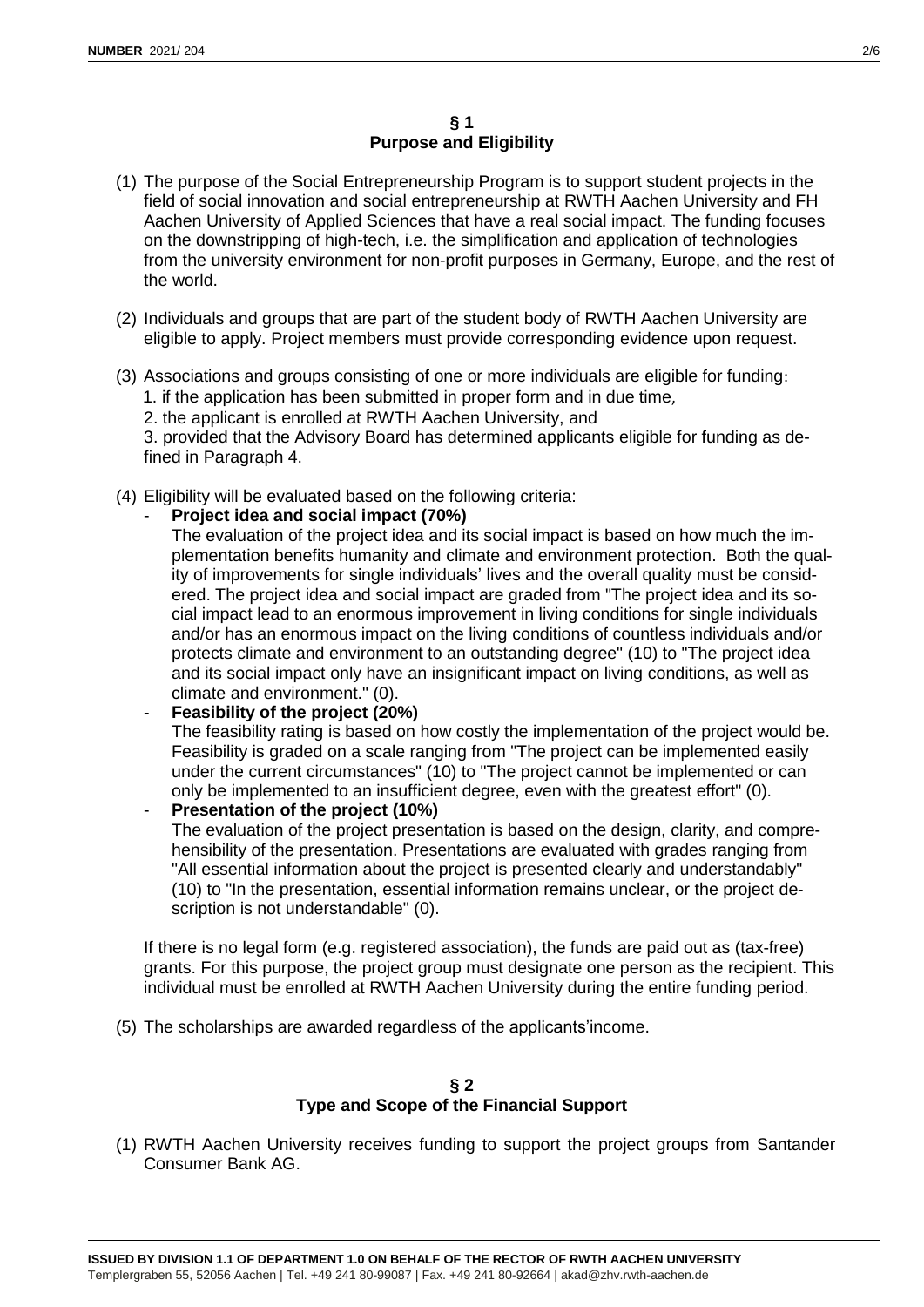- (2) Individual projects can be funded up to a total of 12,000 euros (over a maximum of two funding periods), depending on reported and demonstrated need. Only applications with a minimum requirement of 200 euros per funding period are eligible for funding.
- (3) The scholarships are usually granted for one semester at a time. The funding period begins at the start of the respective semester and ends at its conclusion. The funding period is specified in writing in the grant letter.
- (4) The maximum extent of funding is 2 funding periods of 6 months each.
- (5) Eligible expenses include prototyping (e.g., materials, simulations, tools) and project group organization (e.g., travel expenses, software licenses).
- (6) Approved funds are disbursed after successful application and acceptance of the funding recommendation by the RWTH Aachen University Relationship Management Staff Unit. At the end of the grant period, an audit of the use of funds (costs incurred) will be conducted. Funds not used for the project must be repaid to the RWTH Aachen University Relationship Management Staff Unit at the end of the funding period. The project group commits itself to provide the necessary expenditure reports. The Collective Incubator e.V. provides easy-touse forms (Excel spreadsheet) to assist with this task.
- (7) Funded project groups receive access to the co-working space of Collective Incubators e.V.
- (8) The scholarship does not constitute an employment relationship and is not subject to social security contributions, as it does not count as remuneration according to § 14 SGB IV (the Fourth Book of the Social Code). The scholarship is tax-free under the conditions of § 3 No. 44 ESTG (Income Tax Act).

#### **§ 3 Rights and Obligations**

- (1) There is no legal entitlement to the scholarship and the scholarship benefits.
- (2) If eligibility ceases, the scholarship may be revoked at any time and without notice.
- (3) By accepting the scholarship, the recipients commit themselves on behalf of the project group:
- to notify RWTH specifically the Relationship Management Staff Unit immediately of any changes that are relevant to the granting of the scholarship as defined in these guidelines, in particular, if they are considering a transfer to another university or if they have to interrupted or discontinue their studies, and
- to present the achievements/progress of the project group at the end of a given funding period.
- (4) At the same time, by accepting the scholarship, the recipient declares on behalf of the project group that they will comply with the regulations of these guidelines.
- (5) The recipient must send a current certificate of enrollment to the RWTH Relationship Management Staff Unit without being prompted when they submit the application – and, upon request, for any subsequent funding period.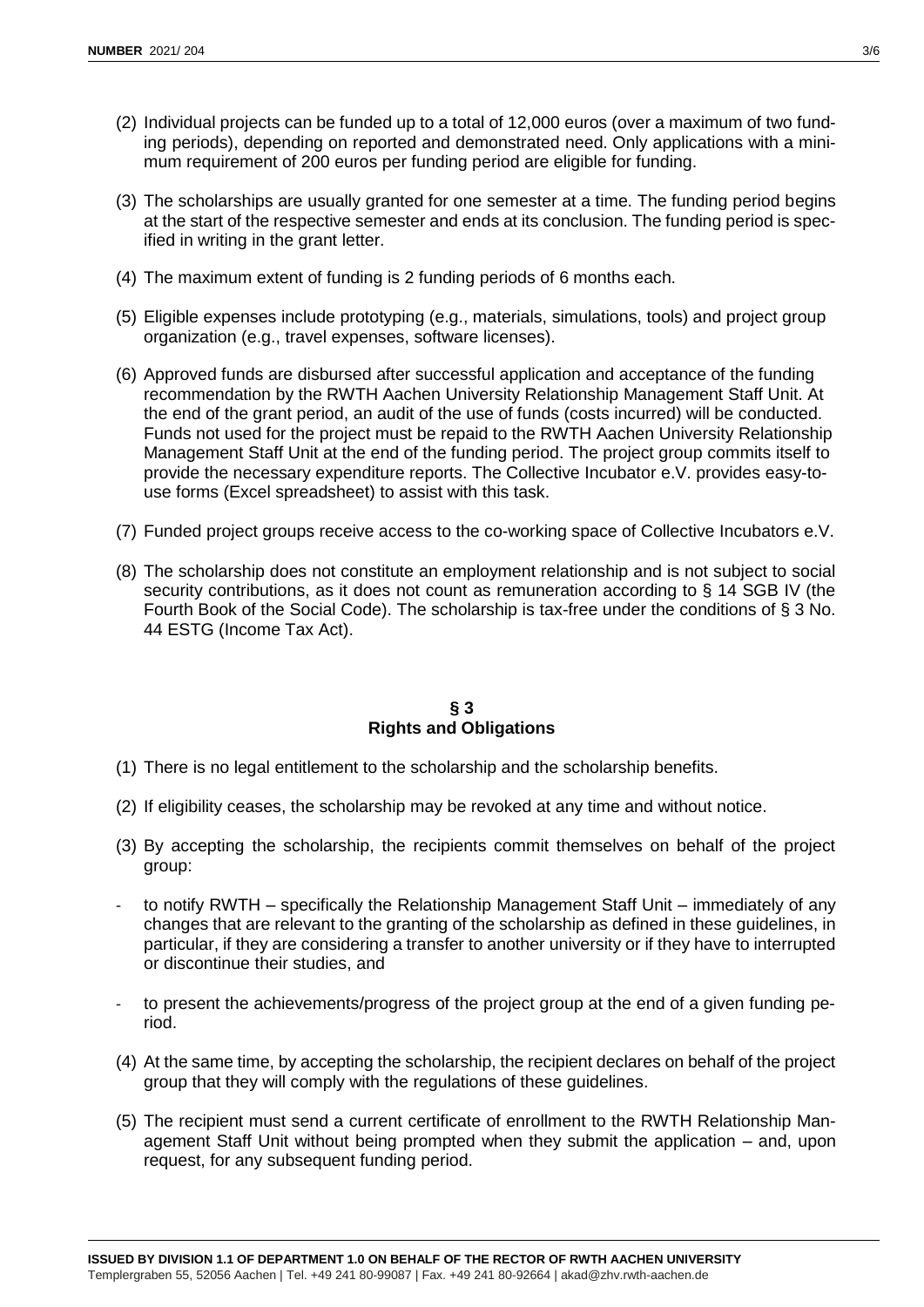# **§ 4 Application and the Application and Selection Process**

- (1) The scholarship can only be granted upon application. Applications must be submitted in proper form and due time together with the application forms available on the "Santander X" scholarship platform [\(https://www.santanderx.com/calls/social-entrepreneurship-pro](https://www.santanderx.com/calls/social-entrepreneurship-program/607e5d6ad466af001460d3b0?detail=true)[gram/607e5d6ad466af001460d3b0?detail=true\)](https://www.santanderx.com/calls/social-entrepreneurship-program/607e5d6ad466af001460d3b0?detail=true).
- (2) Scholarship applications must be submitted via the online application process.

The applicable call deadlines are published for each different call for applications (on the scholarship platform "Santander X" [\(https://www.santanderx.com/calls/social-entrepreneur](https://www.santanderx.com/calls/social-entrepreneurship-program/607e5d6ad466af001460d3b0?detail=true)[ship-program/607e5d6ad466af001460d3b0?detail=true\)](https://www.santanderx.com/calls/social-entrepreneurship-program/607e5d6ad466af001460d3b0?detail=true).

To be granted a continuation of an already running scholarship after the end of the funding period, the application process has to be initiated and completed again.

- (3) Only studentsalready enrolled at RWTH Aachen University at the time of application are eligible to apply.
- (4) The online application must be accompanied by the documents listed below that must be merged into one pdf document:
- project description (max. one A4 page),
- project presentation (max. six slides),
- budget and milestone plan,
- CVs of the project group members in tabular form (max. one A4 page each), and
- Certificate of Enrollment at RWTH Aachen University of the designated scholarship recipient for the project group.
- (5) The Advisory Board is responsible for screening and pre-selecting the applications. This group consists of:
- a representative from RWTH Aachen,
- two representatives from Collective Incubator e.V.,
- the chairperson of the AStA Students' Committee, and
- one representative from Santander Consumer Bank AG (advisory vote only).

After an application window has closed, the Advisory Board meets to preselect project groups worthy of funding.

The Advisory Board shall inform the Relationship Management Staff Unit of RWTH Aachen University of its recommendation in writing. The latter makes the final decision on the eligibility of the proposed project groups, based on the verification of the formal requirements (application complete and received on time).

## **§ 5 Approval**

(1) The Rectorate grants the scholarships based on the Advisory Board's recommendation and the RWTH Relationship Management Staff Unit's award decision.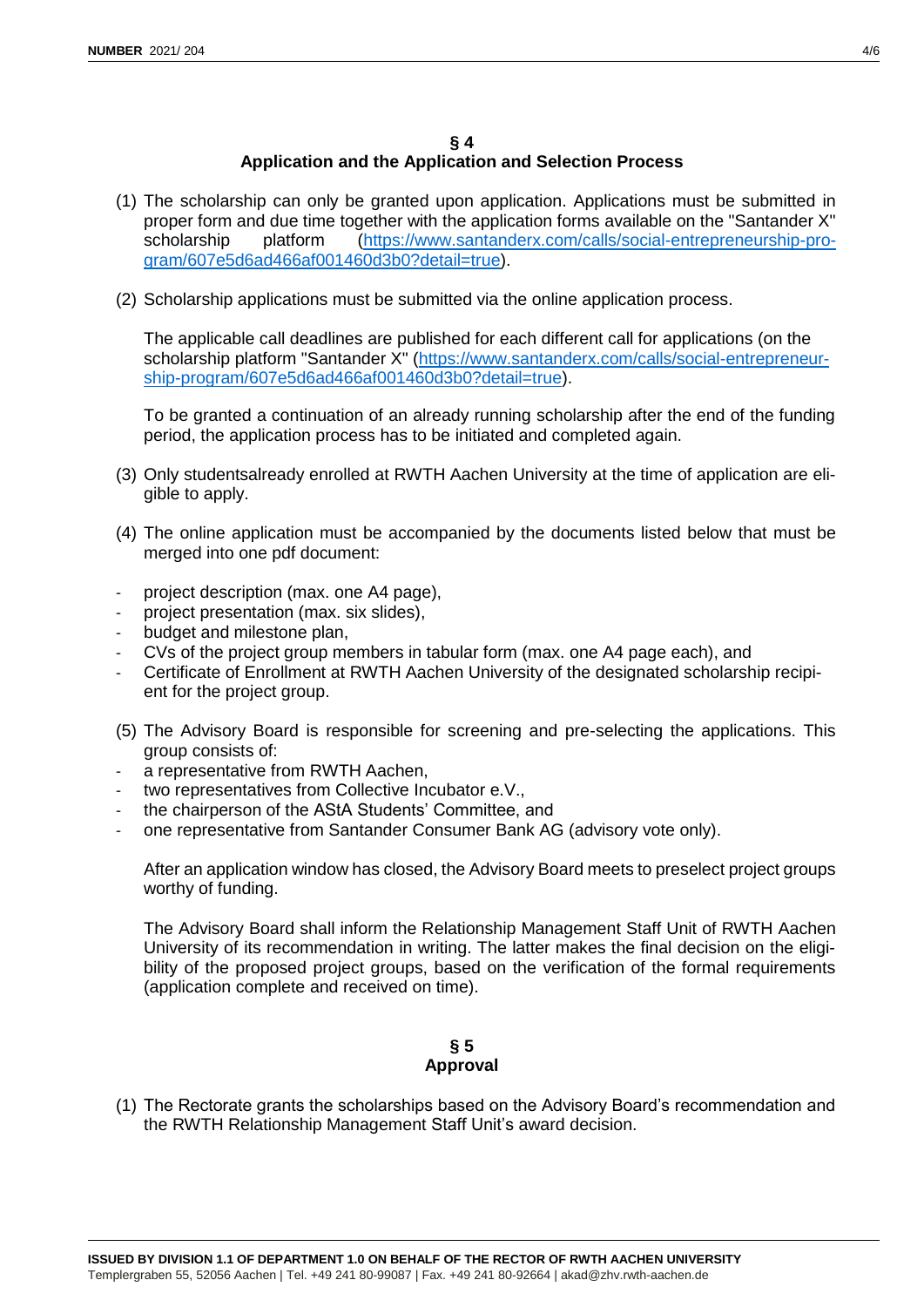(2) The selected project groups will be notified of the scholarship award decision in writing through a notice of approval. Awardees must inform the RWTH Relationship Management Staff Unit in writing and in due time that they accept the scholarship.

#### **§ 6 Performance Review During the Scholarship Period**

- (1) Failure to submit the documents per § 3 (5) of these guidelines may result in the withdrawal of the scholarship.
- (2) Based on these documents, the Advisory Board shall examine whether the project groups are eligible to continue receiving the scholarship under  $\S 1$  (3).

#### **§ 7 Revocation of the Notice of Approval**

- (1) The scholarship will be revoked, and the recipient will be required to reimburse any scholarship funds they have already received on behalf of the project group if the grant was obtained through incorrect or incomplete information, if the members of the project group have not fulfilled their obligations to provide the required evidence, or if the Advisory Board determines during their review that eligibility for the grant no longer exists under  $\S 1$  (2) of the guidelines. RWTH can claim repayment regardless of whether the scholarship amount has already been used in whole or part.
- (2) If the recipient of the project group violates their reporting obligation under § 3 (3) of the guidelines, the notice of approval may be revoked.

#### **§ 8 Termination**

- (1) The scholarship is terminated at the end of the month in which it was previously determined per § 6 of these guidelines.
- (2) The scholarship also ends when the agreement between RWTH Aachen University and Santander Consumer Bank AG regarding the sponsorship of the Social Entrepreneurship Program scholarships ends.
- (3) Scholarships terminated prematurely will be re-awarded in a secondary allocation process based on the ranking lists of the Advisory Board until the original funding period ends. Project groups awarded scholarships in any secondary allocation rounds are not entitled to funding for an entire funding period as described in § 2 (3) of these guidelines.

## **§ 11 Other Remarks**

(1) Funding is always subject to RWTH Aachen University receiving matching funds from Santander Consumer Bank AG.